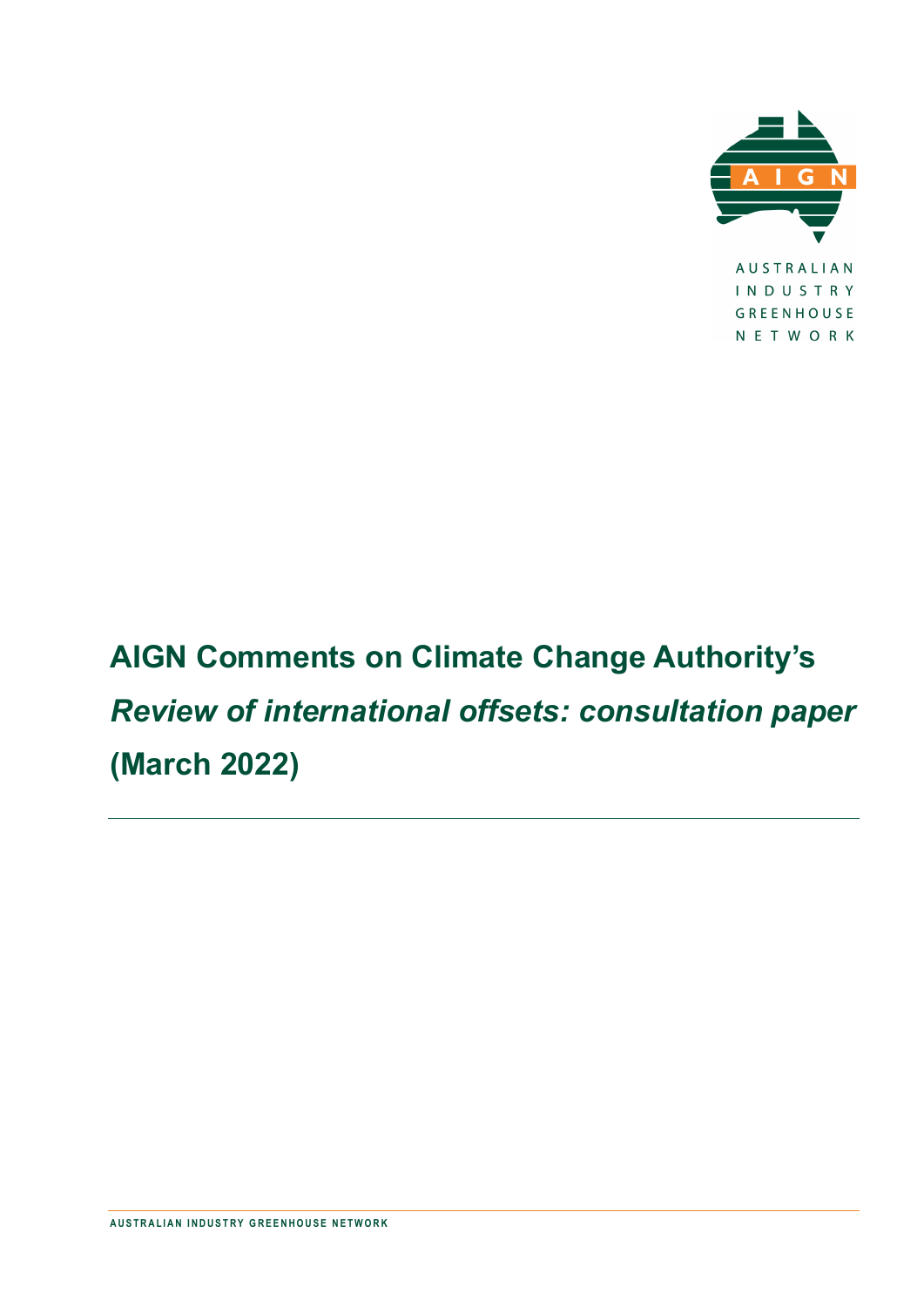## **TABLE OF CONTENTS**

| AIGN COMMENTS ON CLIMATE CHANGE AUTHORITY'S REVIEW OF INTERNATIONAL OFFSETS: |               |  |  |  |
|------------------------------------------------------------------------------|---------------|--|--|--|
|                                                                              |               |  |  |  |
| $\mathbf{1}$                                                                 |               |  |  |  |
| 2 <sup>1</sup>                                                               |               |  |  |  |
|                                                                              | 2.1           |  |  |  |
|                                                                              | $2.2^{\circ}$ |  |  |  |
| 3 <sup>1</sup>                                                               |               |  |  |  |
|                                                                              | 3.1           |  |  |  |
|                                                                              | 3.2           |  |  |  |
|                                                                              | 3.3           |  |  |  |
|                                                                              | 3.4           |  |  |  |
|                                                                              | 3.5           |  |  |  |
|                                                                              | 3.6           |  |  |  |
|                                                                              | 3.7           |  |  |  |
| $\overline{\mathbf{4}}$                                                      |               |  |  |  |
|                                                                              |               |  |  |  |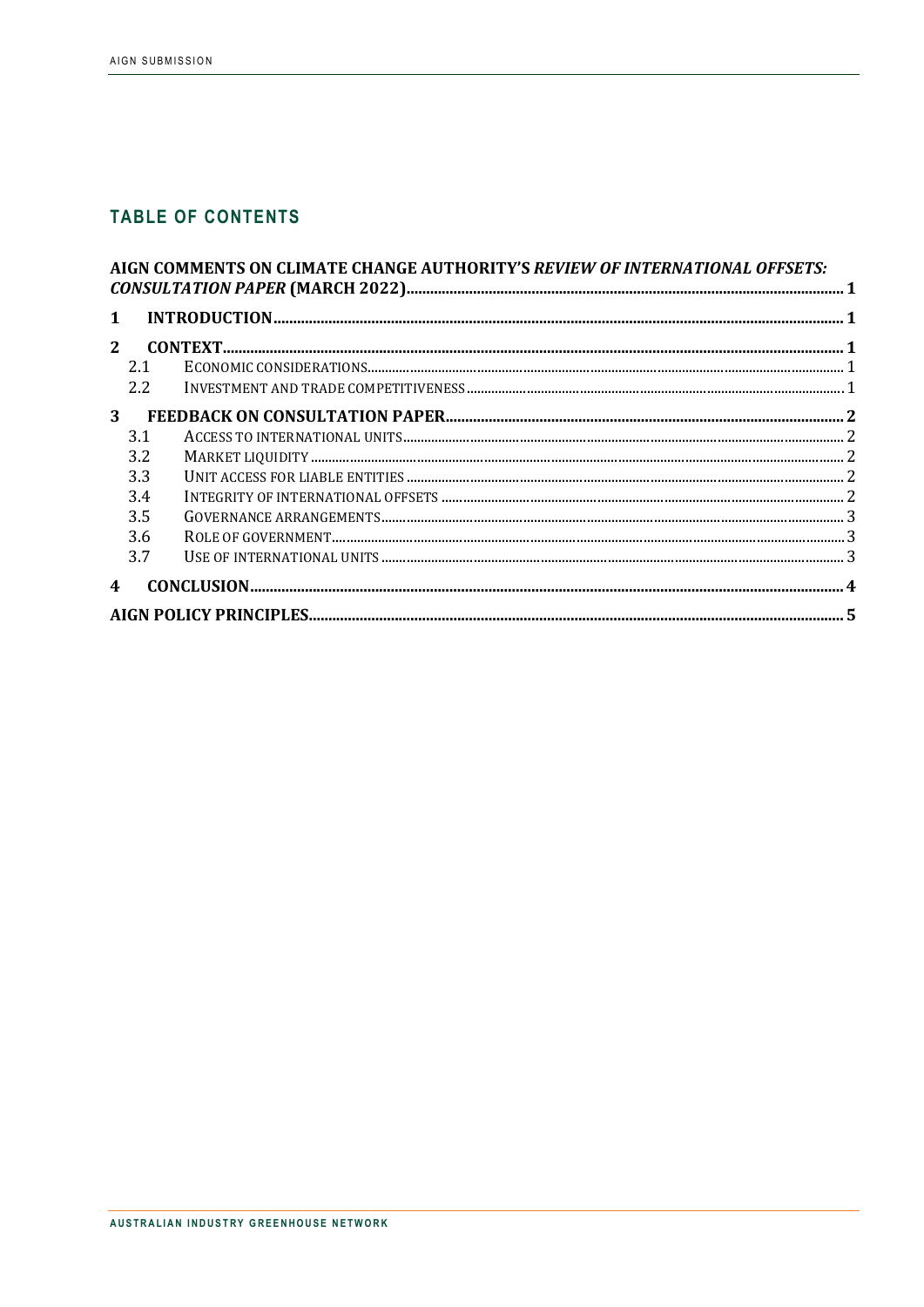#### <span id="page-2-0"></span>**1 INTRODUCTION**

Thank you for the opportunity to respond to the Climate Change Authority's *Review of international offsets: consultation paper* (March 2022).

The Australian Industry Greenhouse Network (AIGN) is a network of industry associations and individual businesses which contribute to the climate change policy discussion and see value in joint industry action on climate change to promote sustainable development [\(https://www.aign.net.au/\)](https://www.aign.net.au/).

It is critical to our members and the industries they represent, that effective and enduring policies are in place to support investment and orderly transition to a low-carbon economy. This is the best way to support Australia to meet its net-zero emissions target by 2050.

AIGN supports an evidence and principles-based approach to climate policy development; one that prioritises environmental integrity and economic efficiency; that focuses on developing enduring policies; that delivers broad coverage to ensure the responsibility of reducing emissions is equitably shared; and that creates an environment in which Australia's trade competitiveness is supported.

AIGN has a broad membership base with a range of expertise in various sectors of the economy. In conjunction with this submission, the Panel should consider the submissions made by individual AIGN members.

AIGN's policy principles form the basis of our input into climate change policy development (see Attachment 1).

## <span id="page-2-1"></span>**2 CONTEXT**

AIGN supports the Government's commitment to the Paris Climate Change Agreement and its underpinning commitments to achieve net zero emissions by 2050.

The role of international offsets (or international units of any kind) in Australia should be guided by the same principles used to establish the country's climate goals.

Specifically, all units should be credible and genuine – in a carbon market that is transparent and operating in accordance with the principles of good governance.

#### <span id="page-2-2"></span>**2.1 Economic considerations**

For many years, Australia has been a destination for industry and manufacturing, largely because of our competitive advantages in natural resources and affordable energy.

Within the context of the international commitments of net-zero by 2050, Australia now has an opportunity to meet demand in a world that will continue to require natural resources and manufactured goods.

Australia has the potential to be an attractive investment destination, meeting its emissions reduction goals in a vibrant robust economy.

The best way to approach this complex task is by balancing economic, environmental, and social responsibilities in a global market.

#### <span id="page-2-3"></span>**2.2 Investment and trade competitiveness**

Policy uncertainty is a key risk factor for investment and can act as a significant disincentive.

Long-term policy stability is highly desirable to potential investors, requiring bipartisanship across a range of issues, including climate and energy policy.

Without this institutional stability, a commercial business investment must look viable under several potential future policy scenarios (which is, of course, a challenging criterion to meet).

As more adjustments, however incremental, accrue to the climate policy suite, and the more compliance complexity builds, investors become less likely to make significant capital investments in a jurisdiction. Over time, this could result in ageing assets and diminished innovation, culminating in a stagnating economic landscape.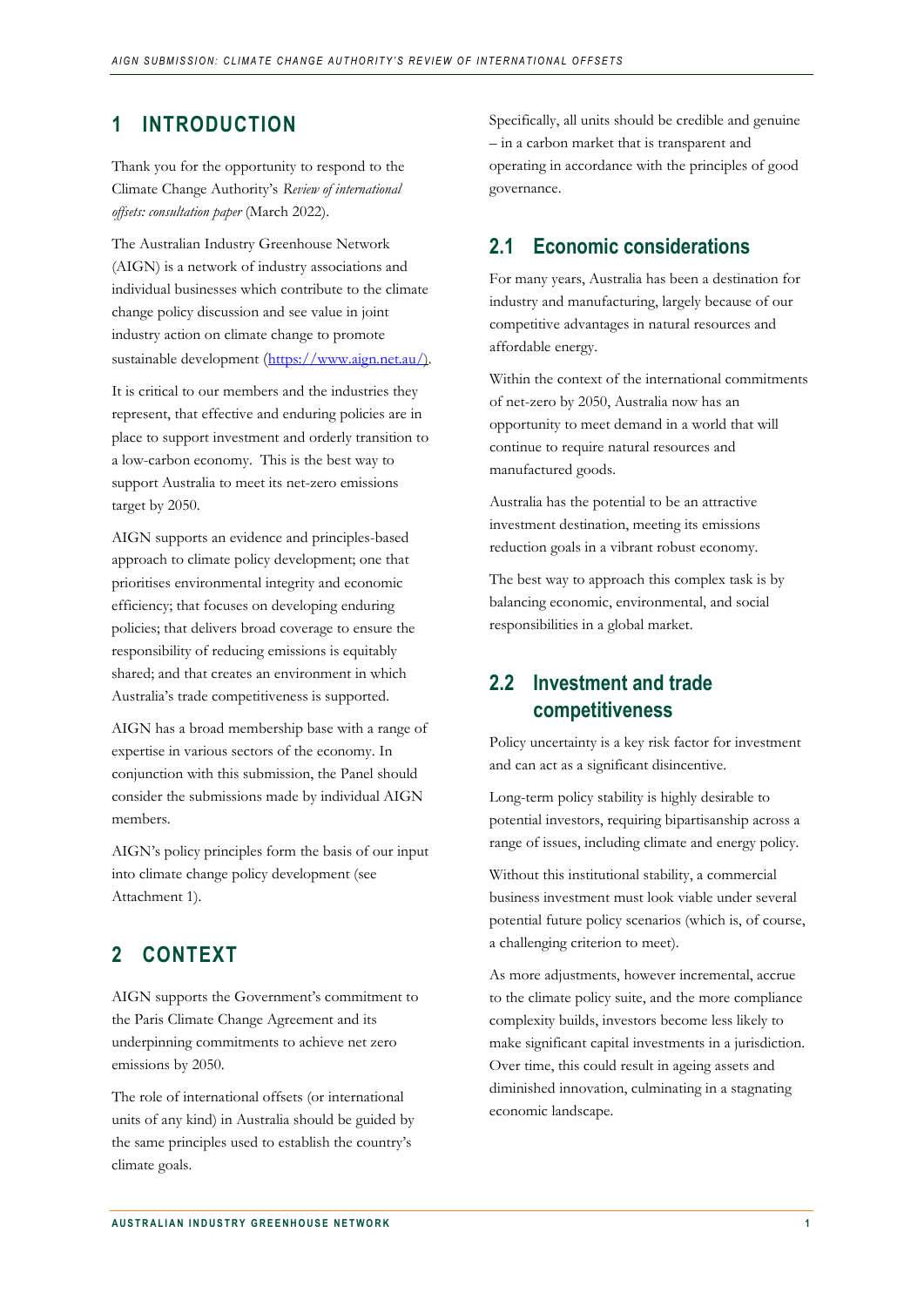# <span id="page-3-0"></span>**3 FEEDBACK ON CONSULTATION PAPER**

AIGN notes the Authority has been directed to review several matters. Some of these may require a more in-depth examination of the factors involved to provide a fulsome assessment. AIGN supports the Authority recommending further analysis and detailed consultation on aspects of this review following consideration of these submissions.

The terms of reference are chiefly geared towards obtaining feedback on the particulars of designing an approach to accepting international offsets in Australia, with reference to particular schemes and offset types.

AIGN's expertise is primarily centred on the broad range of experiences of corporate members with direct transactions in the carbon market.

#### <span id="page-3-1"></span>**3.1 Access to international units**

AIGN continues to support access to genuine international units as part of a sensible climate policy framework.

The integrity of Australia's domestic policy must be maintained in any arrangement with international markets. This should be achieved through rational rules governing the environmental integrity of international units that may be used in Australia. These rules should be robust and provide the market with confidence that international units represent genuine emissions reductions.

#### <span id="page-3-2"></span>**3.2 Market liquidity**

The Australian carbon market has been growing through the Emissions Reduction Fund (ERF) and increasingly through voluntary action, which is a promising development. AIGN supports action taken to deepen the market, increase market liquidity, and furnish greater access to credible emissions reduction units.

#### <span id="page-3-3"></span>**3.3 Unit access for liable entities**

With policies limiting emissions growth and/or pricing emissions in place, access to fungible units for liable entities will be essential. A competitive, credible, and liquid market is necessary to ensure the success, efficiency and effectiveness of an emissions reduction policy. This should include credible local units, as well as access to credible international markets/units.

Further consultation is recommended regarding the interaction of various units and schemes including but not limited to: ACCUs, Climate Active, the Gold Standard, the Verified Carbon Standard, Quality Assurance Standard for Carbon Offsetting, ICROA, EPA or other licensing requirements, and various international units.

### <span id="page-3-4"></span>**3.4 Integrity of international offsets**

AIGN notes that this review is focused on international offsets – a subset of international units. However, the types of units that may be accepted into Australia should be limited by environmental integrity, rather than restricted to a list of unit types.

This would ensure that the process by which international units can be accepted into Australia remains, as much as possible, a question of environmental integrity. For example, the basic rules and requirements to prove environmental integrity could be laid out in a piece of legislation that units can be assessed against before being added to a list of accepted units.

With respect to environmental integrity, AIGN principles support the concept of "a tonne is a tonne". That is, regardless of its geography, if a unit satisfies environmental integrity rules it should be accepted by a policy requiring the relinquishing of units.

Greenhouse gas mitigation requires global solutions; a tonne of greenhouse gas emissions reduction contributes to the global effort regardless of where it is generated – provided integrity conditions are unarguably met.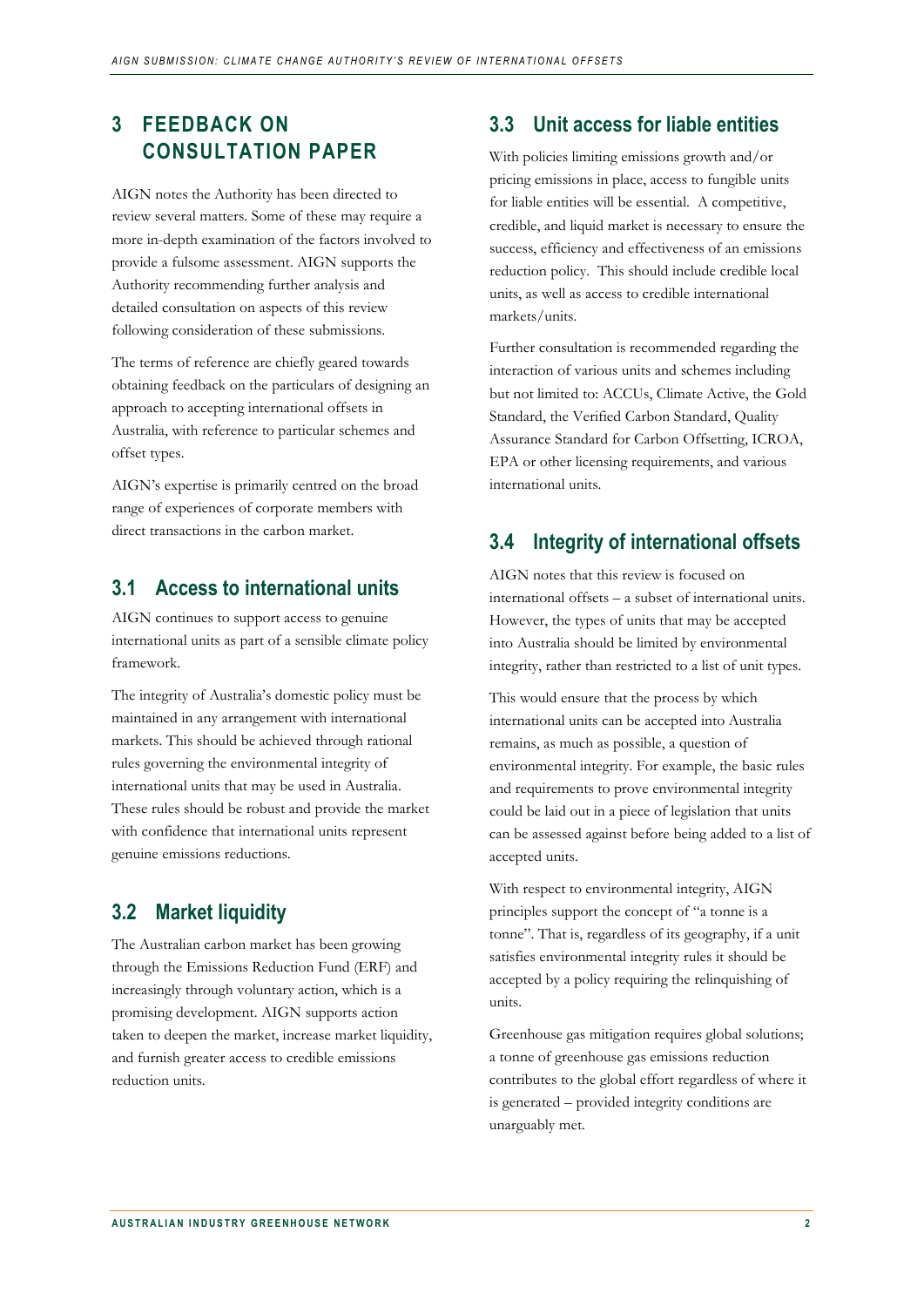#### <span id="page-4-0"></span>**3.5 Governance arrangements**

AIGN is strongly in support of governance arrangements to ensure any international units acquitted in Australia represent genuine emissions reductions. When the appropriate time comes to consider the detail of governance arrangements, AIGN will welcome to opportunity for more detailed stakeholder consultation. Our principles provide a starting point of favouring transparent rules to support the environmental integrity of units, which must be explicit within the governance structure.

#### <span id="page-4-1"></span>**3.6 Role of government**

AIGN notes the Authority's questions in the consultation paper inviting views on extending the role of government beyond certifying genuine carbon abatement by certifying co-benefits.

Co-benefits may have significant social and/or environmental value. Nevertheless, AIGN proposes the government focus strictly on the relevant issue of verifying the carbon abatement of international units and allow the market to differentiate the value and verification of co-benefits.

If purchasers of international units preferentially select units with associated co-benefits, the market will facilitate such purchases, and it must certify and attest the veracity of those co-benefits.

#### <span id="page-4-2"></span>**3.7 Use of international units**

AIGN supports an approach to emissions reductions that is least cost, realistic and ensures economic efficiency along with environmental and social integrity.

Achieving Australia's net-zero by 2050 target will require intentional actions to avoid new emissions, reduce existing emissions, and offset residual emissions that cannot be reduced with available technology.

Domestic action to reduce emissions must therefore comprise a significant portion of our target, though it is acknowledged that reaching net-zero by 2050 will require a degree of offsetting.

It is generally expected that offsets for residual emissions will be required for some time to come.

Some stakeholders have called for all emissions reduction activity to be domestic, whilst others support a broader global market approach.

Any quantitative restrictions on international units could not be justified from a purely emissions reduction perspective – as the atmosphere does not distinguish between emissions reductions from different locations. Nor is it likely to be efficient, potentially denying Australia access to cost effective emissions reduction opportunities.

Therefore, provided environmental integrity standards are met, the use of international units should be facilitated to complement Australia's domestic emissions reduction objectives.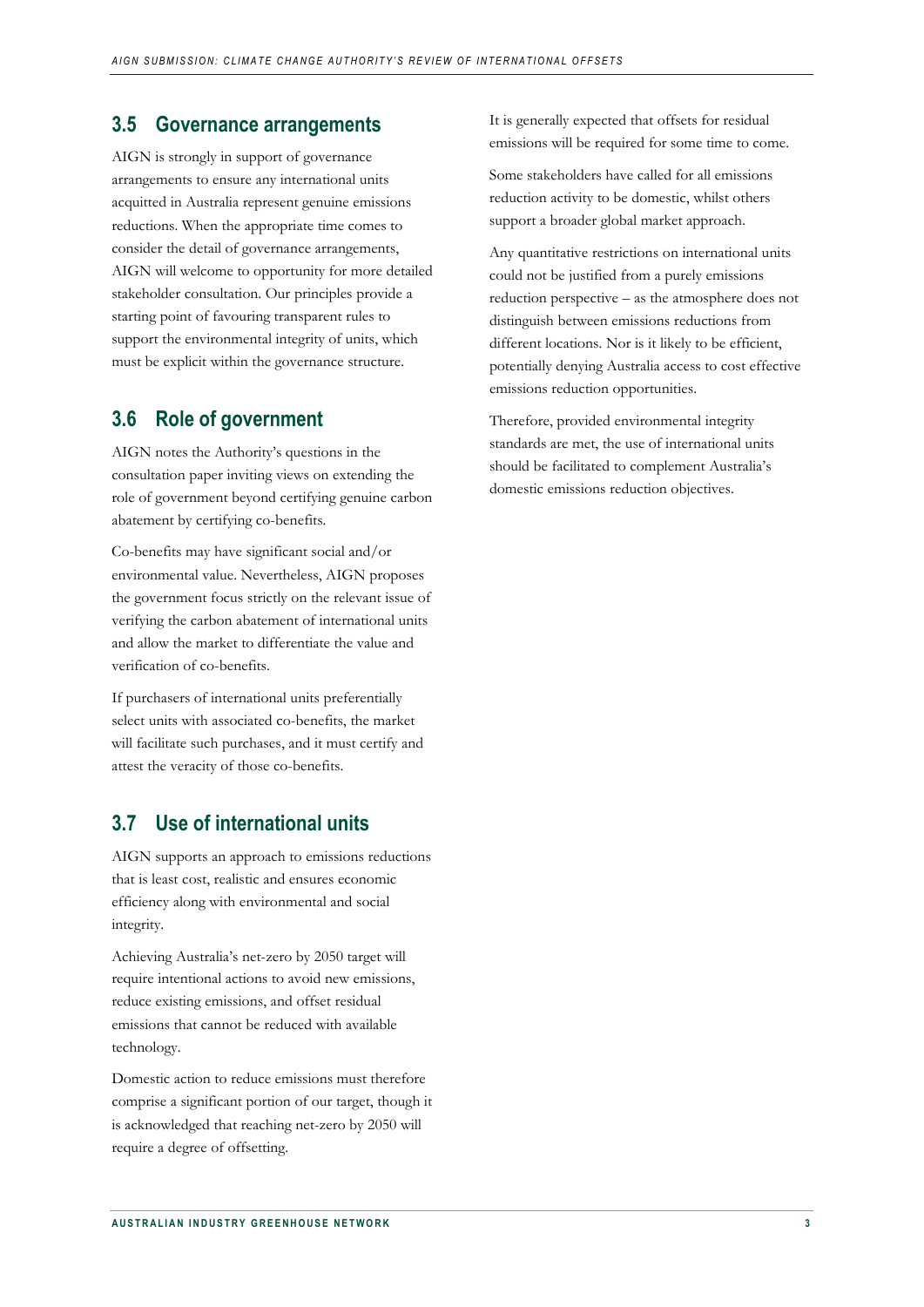## <span id="page-5-0"></span>**4 CONCLUSION**

AIGN appreciates this opportunity to offer input to the Authority's consideration of the possible use of international units in Australia.

It is clear from the consultation paper that the Authority is in the early stages of analysis on this complex and multi-faceted topic.

Given the scale of activity required to reach Australia's net zero 2050 target, it is important arbitrary restrictions on available actions are avoided; environmental integrity and economic efficiency should be the guiding principles in decisions on admissible emissions reduction activity, including the use of offsets (domestic and international) and other international units.

Getting the rules of certification and use of international units right is an important priority for AIGN members.

Given the complexity inherent in this issue, AIGN feels it would be prudent to stress-test the proposed framework with potential market participants before finalising. As such, AIGN would welcome the opportunity for further stakeholder consultation to respond to the Authority's review of submissions and its initial positions.

Thank you for the opportunity to provide input for consideration of the Climate Change Authority. AIGN welcomes future opportunities to engage in this process. Any questions arising from this submission may be directed to Damian Dwyer, Chair AIGN (c/o marion.niederkofler@aign.net.au).